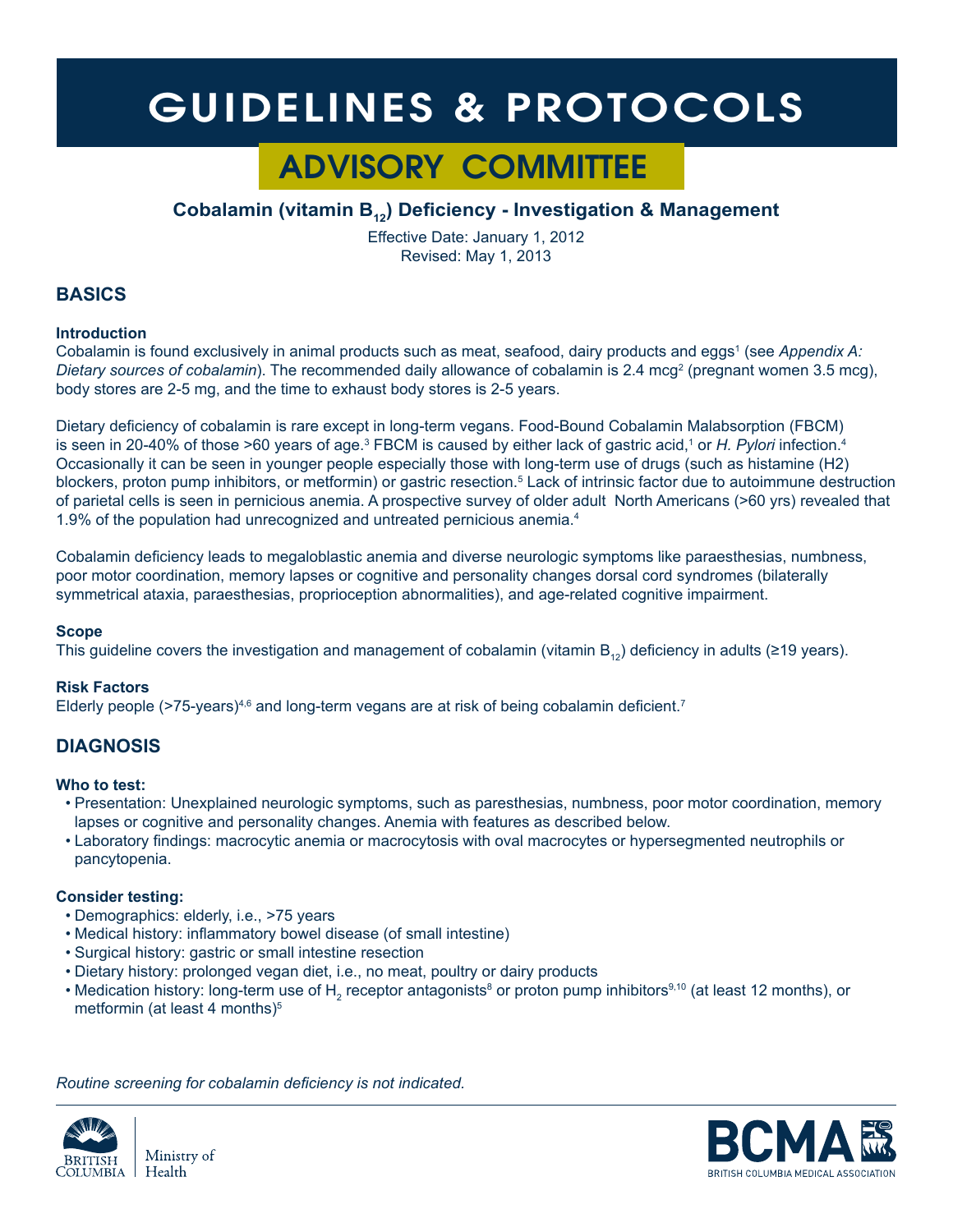#### **How to test**

Perform a CBC, blood film and serum cobalamin in all patients suspected of cobalamin deficiency. Interpret serum cobalamin levels in light of clinical symptoms, because the test has the following limitations:

- It measures total, not metabolically active cobalamin.
- The levels of cobalamin do not correlate well with clinical symptoms. Elderly patients may have normal cobalamin levels with clinically significant cobalamin deficiency, while women taking oral contraceptives may have decreased blood cobalamin levels due to a decrease in transcobalamin, a carrier protein, but no clinical symptoms of deficiency.
- There is a large 'grey zone' between the normal and abnormal levels.
- The reference intervals may vary between laboratories. The conventional cut-off for serum cobalamin deficiency varies from 150-220 pmol/L.<sup>3</sup> Using a more common cut-off of 220 pmol/L, the following interpretation is recommended:

| Serum cobalamin (pmol/L) | <b>Probability of symptomatic deficiency</b> |
|--------------------------|----------------------------------------------|
| < 75                     | High                                         |
| 75 - 150                 | Moderate                                     |
| $150 - 220$              | Low                                          |
| >220                     | Rare                                         |

#### **MANAGEMENT**

#### **Treatment**

Early treatment of cobalamin deficiency is particularly important because neurologic symptoms may be irreversible.

- **• Oral crystalline cyanocobalamin (commonly available form) is the treatment of choice. Dosing for pernicious anemia or food-bound cobalamin malabsorption is 1000 mcg/day. In most other cases a dose of 250 mcg/day may be used.2,11-13**
- Oral administration of cobalamin is as effective as parenteral.<sup>4,14</sup> (See Figure 1)
- Advantages of oral supplementation are comfort, ease of administration, and cost.
- Prophylactic cobalamin supplementation is recommended for strict vegans and patients with food bound cobalamin malabsorption, and for pernicious anemia.15
- Usefulness of prophylactic administration of cobalamin in elderly is unknown.<sup>4</sup>
- Parenteral administration should be reserved for those with significant neurological symptoms. It includes 1-5 intramuscular or subcutaneous injections of 1000 mcg crystalline cyanocobalamin daily, followed by oral doses of 1000-2000 mcg/day. Retest serum cobalamin levels after 4-6 months to ensure they are in the normal range.

#### **Supplements**

- Toxicity is minimal (especially with doses usually used in supplementation).<sup>16</sup>
- Oral supplements are available over the counter in various doses and dosage forms; prices will vary.
- PharmaCare coverage: Some PharmaCare plans\* provide coverage for parenteral formulations (100 mcg/mL and 1000 mcg/mL)

\*Coverage is subject to drug price limits set by PharmaCare and to the patient's PharmaCare plan rules and deductibles. See www.health.gov.bc.ca/ pharmacare/ and http://www.health.gov.bc.ca/pharmacare/benefitslookup/ Note: For complete details, please review product monographs and regularly review current Health Canada advisories, warnings and recalls at www.hc-sc.gc.ca for the most up to date information.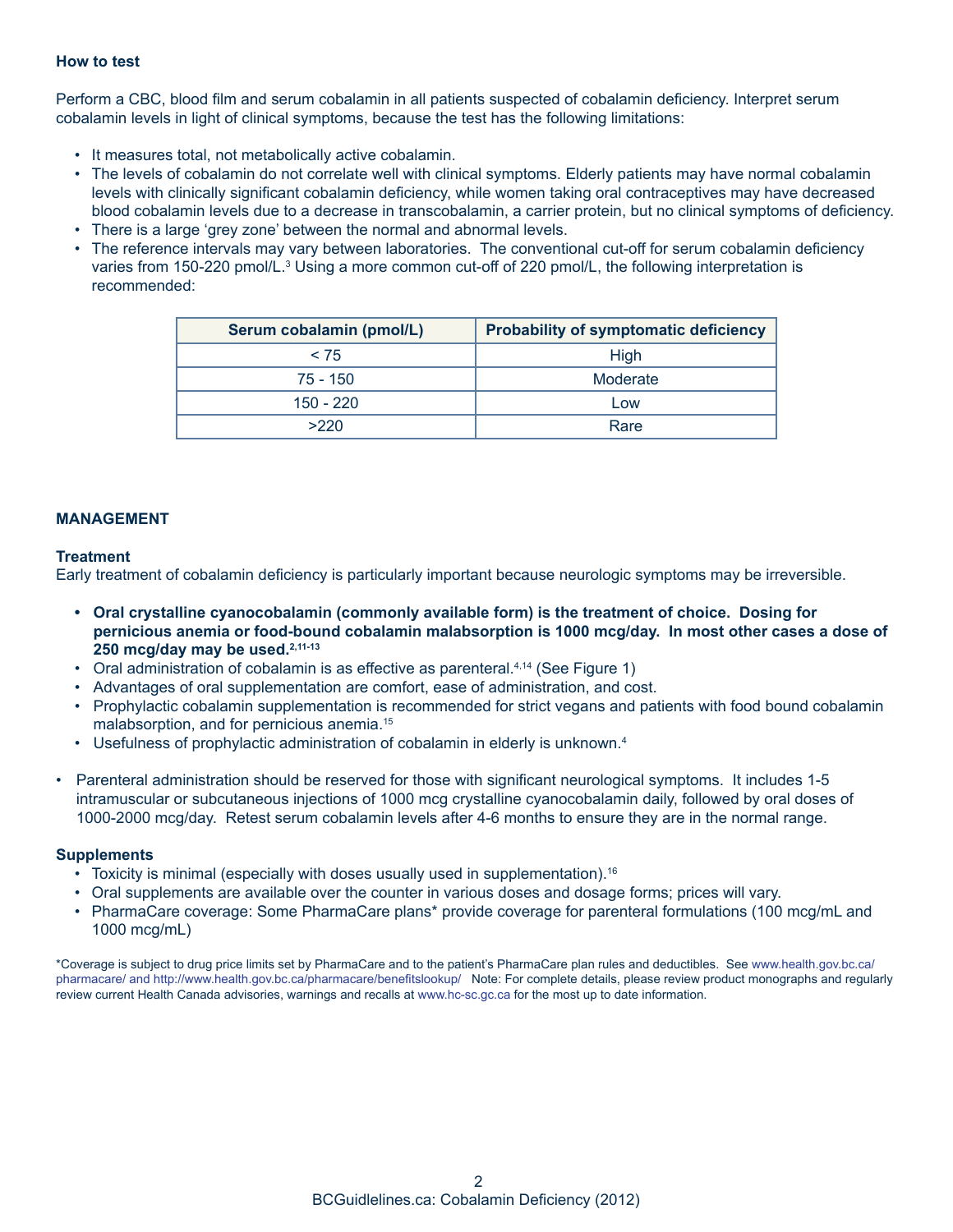

Figure 1. Mean serum cobalamin levels before and during 4 months of therapy with cyanocobalamin. Oral therapy was 2000 micrograms daily. Parenteral therapy was 9 injections of 1000 micrograms vitamin  $B_{12}$  intramuscularly on days 1, 3, 7, 10, 14, 21, 30, 60 and 90. Bars indicate +/- 1 SEM. At 2 and 4 months, mean serum cobalamin concentrations were significantly higher with oral therapy (p< 0.001 and p< 0.0005 respectively).<sup>1</sup>

#### **ONGOING CARE**

#### **Duration of therapy**

Patients with pernicious anemia require lifelong therapy, while patients with food-malabsorption require treatment until underlying condition or diet is corrected.

#### **Monitoring**

Annual testing of blood cobalamin levels is recommended in patients with non-nutritional cobalamin deficiency.<sup>2</sup>

#### **References**

- 1. Kuzminski AM, Del Giacco EJ, Allen RH, et al. Effective treatment of cobalamin deficiency with oral cobalamin. Blood 1998;92:1191-1198.
- 2. Office of Dietary Supplements. National Institutes of Health. Dietary Supplement Fact Sheet: Vitamin B12; Updated 5/26/2010. Available from: http://ods.od.nih.gov/factsheets/vitaminb12/.
- 3. Allen, LH. How common is vitamin B-12 deficiency? Am J Clin Nutr. 2009;89:693S-6S.
- 4. Carmel R. Prevalence of undiagnosed pernicious anemia in the elderly. Arch Intern Med. 1996;156:1097-1100.
- 5. De Jager J, Kooy A, Leher P. Long term treatment with metformin in patients with type 2 diabetes and risk of vitamin B-12 deficiency: randomised placebo controlled trial. BMJ. 2010;340:c2181.
- 6. Ryan-Harshman M. & Walid A. Vitamin B12 and health. Can Fam Physician. 2008;54:536-41.
- 7. Allen LH. Causes of vitamin B12 and folate deficiency. Food Nutr Bull. 2008;06;29(2):S20.
- 8. Valuck RJ, Ruscin JM. A case-control study on adverse effects: H2 blocker or proton pump inhibitor use and risk of vitamin B12 deficiency in older adults. J Clin Epidemiol. 2004;57:422-8.
- 9. Heidelbaugh JJ, Goldberg KL, Inadomi JM. Overutilization of proton pump inhibitors: a review of cost-effectiveness and risk. Am J Gastroenterol. 2009;104 Suppl 2:S27-32.
- 10. Howden CW. Vitamin B12 Levels During Prolonged Treatment With Proton Pump Inhibitors. J Clin Gastroenterol. 2000;30:29-33.
- 11. Andres E, Dali-Youcef N, Vogel T, et al. Oral cobalamin (vitamin B12) treatment. Int. J Lab Hem. 2009;31:1–8.
- 12. van Walraven C, Austin P. Naylor CD. Vitamin B12 injections versus oral supplements. How much money could be saved by switching from injections to pills? Can Fam Physician. 2001;47:79-86.
- 13. Carmel, R. How I treat Cobalamin (vitamin B12) Deficiency. Blood. 2007;112(6).
- 14. Vidal-Alabll J, Butler C, Cannings-John R, et al. Oral vitamin B12 versus intramuscular vitamin b12 for vitamin b12 deficiency. [Cochrane Database of Systematic Reviews], Issue 3, 2005.
- 15. Gilsing A, Crowe F, Lloyd-Wright Z, et al. Serum concentrations of vitamin B12 and folate in British male omnivores, vegetarians and vegans: results from a cross-sectional analysis of the EPIC-Oxford cohort study. European Journal of Clinical Nutrition 2010;64: 933–939
- 16. Electronic Compendium of pharmaceuticals and specialties (eCPS). Vitamin B12 monograph. Cited June 29 2011. Available from www.etherapeutics.ca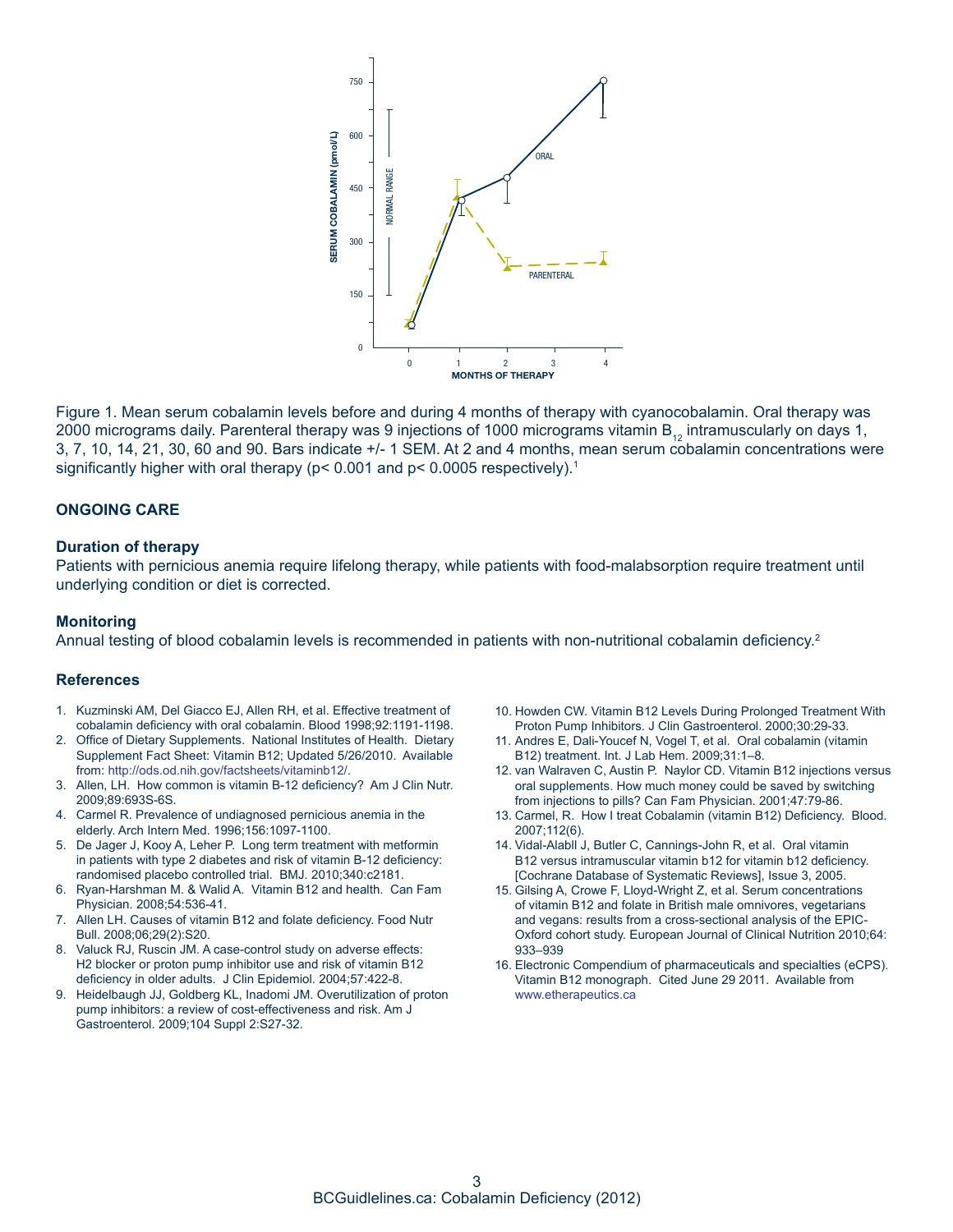#### **Abbreviations**

FBCM - Food-Bound Cobalamin Malabsorption  $H<sub>2</sub>$  - histamine

**Diagnostic code** Serum cobalamin (B12) (92450)

#### **Appendices**

Appendix A: Dietary sources of cobalamin.

This guideline is based on scientific evidence current as of the Effective Date.

This guideline was developed by the Guidelines and Protocols Advisory Committee, approved by the British Columbia Medical Association and adopted by the Medical Services Commission.

A mobile version of this and other guidelines is also available at www.BCGuidelines.ca

**The principles of the Guidelines and Protocols Advisory Committee are to:**

- encourage appropriate responses to common medical situations
- recommend actions that are sufficient and efficient, neither excessive nor deficient
- permit exceptions when justified by clinical circumstances

#### **Contact Information**

Guidelines and Protocols Advisory Committee PO Box 9642 STN PROV GOVT Victoria BC V8W 9P1 E-mail: hlth.guidelines@gov.bc.ca Web site: www.BCGuidelines.ca

#### **DISCLAIMER**

The Clinical Practice Guidelines (the "Guidelines") have been developed by the Guidelines and Protocols Advisory Committee on behalf of the Medical Services Commission. The Guidelines are intended to give an understanding of a clinical problem and outline one or more preferred approaches to the investigation and management of the problem. The Guidelines are not intended as a substitute for the advice or professional judgment of a health care professional, nor are they intended to be the only approach to the management of clinical problems. **We cannot respond to patients or patient advocates requesting advice on issues related to medical conditions. If you need medical advice, please contact a health care professional.**